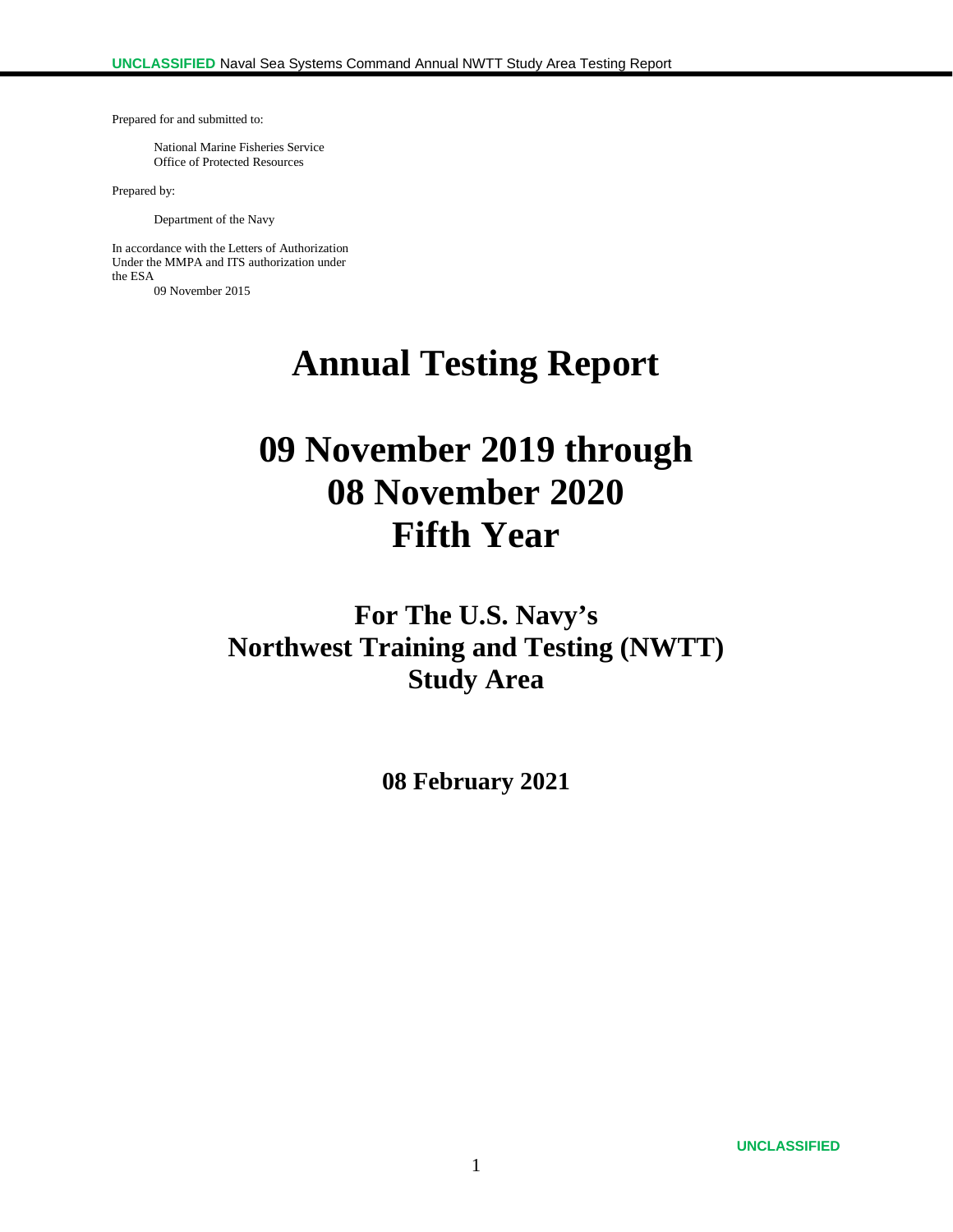# **TABLE OF CONTENTS**

#### ANNUAL NWTT TESTING REPORT

| (1) NWTT – Description of the Level of Testing Conducted in the NWTT Study Area during the Reporting                   |
|------------------------------------------------------------------------------------------------------------------------|
| (i) Total annual usage of each type of sound source<br>(ii) Total 5-year cumulative usage of each type of sound source |
|                                                                                                                        |
|                                                                                                                        |
|                                                                                                                        |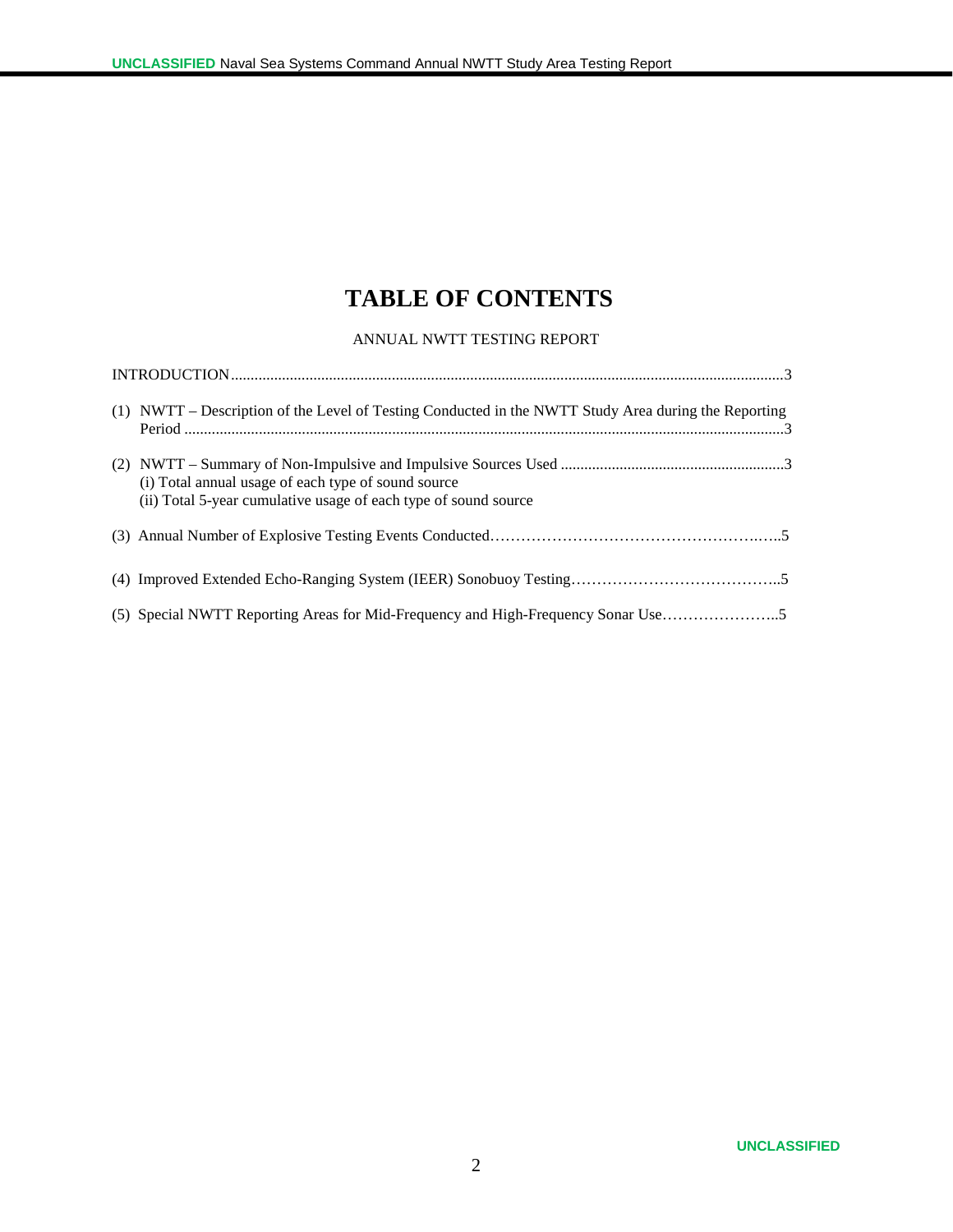# **NORTHWEST TRAINING AND TESTING ANNUAL TESTING REPORT**

## **INTRODUCTION**

The Naval Sea Systems Command prepared this Annual Testing Report covering the period from 09 November 2019 to 08 November 2020 in compliance with the National Marine Fisheries Service (NMFS) Final Rule under the Marine Mammal Protection Act (MMPA) for the Northwest Training and Testing (NWTT) Study Area.

In the NWTT Study Area Letter of Authorization "Requirements Annual Exercise and Testing Reports" are specified in paragraph 7(e).

The information in this Annual Testing Report represents the best practical data collection for this period.

# **(1)NWTT – Description of the Level of Testing Conducted in the NWTT Study Area during the Reporting Period**

The level of testing within the NWTT study area was low. Use of all authorized sound sources was well within the amounts described and analyzed in the NWTT EIS/OEIS and the NWTT Letter of Authorization.

### **(2)NWTT – Summary of Non-Impulsive and Impulsive Sources Used**

#### **(i) Total annual usage of each type of sound source**

This section summarizes total annual usage of each type of sound source used within the NWTT study area.

|                 | <b>Authorized testing sound sources</b><br>50 CFR §218.144                       | <b>Authorized Amount</b><br>(09 Nov 19-<br>08 Nov 20) | <b>Actual Usage</b><br>(09 Nov 19-<br>08 Nov 20) | % Used of<br><b>Authorized</b><br><b>Amount</b> |
|-----------------|----------------------------------------------------------------------------------|-------------------------------------------------------|--------------------------------------------------|-------------------------------------------------|
|                 |                                                                                  | <b>Active Acoustic Sources Used</b>                   |                                                  |                                                 |
| LF4             | Low frequency sources from 180 dB up to<br>$200$ dB                              | 110 hours                                             | $\ast$                                           | $\ast$                                          |
| LF5             | Low frequency sources from 160 dB up to<br>$180 \text{ dB}$                      | 71 hours                                              | $\ast$                                           | $\ast$                                          |
| MF1             | Hull-mounted sonars (e.g. SQS-53)                                                | 32 hours                                              | $\ast$                                           | $\ast$                                          |
| MF3             | Hull-mounted sonar (e.g. BQQ-10)                                                 | 145 hours                                             | *                                                | $\ast$                                          |
| MF4             | Helicopter dipping sonar (e.g. AQS-13/22)                                        | 10 hours                                              | *                                                | $\ast$                                          |
| MF5             | Acoustic sonobuoys (e.g. SSQ-62)                                                 | 273 items                                             | *                                                | $\ast$                                          |
| MF <sub>6</sub> | Underwater sound signaling devices<br>(e.g. MK 84 SUS)                           | 12 items                                              | $\ast$                                           | $\ast$                                          |
| MF8             | Other active sources greater than 200dB                                          | 40 hours                                              | $\ast$                                           | $\ast$                                          |
| MF9             | Other active sources from 180 dB up to 200<br>dB                                 | 1183 hours                                            | $\ast$                                           | $\ast$                                          |
| <b>MF10</b>     | Other active sources from 160 dB up to 180<br>dB                                 | 1156 hours                                            | $\ast$                                           | $\ast$                                          |
| <b>MF11</b>     | Hull mounted surface ship sonar with an<br>active duty cycle of greater than 80% | 34 hours                                              | $\ast$                                           | $\ast$                                          |
| <b>MF12</b>     | High duty cycle towed array sonars<br>(e.g. HDC-VDS)                             | 24 hours                                              | $\ast$                                           | $\ast$                                          |

|  |  |  | Table 2-1. Testing sound source usage within the NWTT Study Area by source bin |
|--|--|--|--------------------------------------------------------------------------------|
|--|--|--|--------------------------------------------------------------------------------|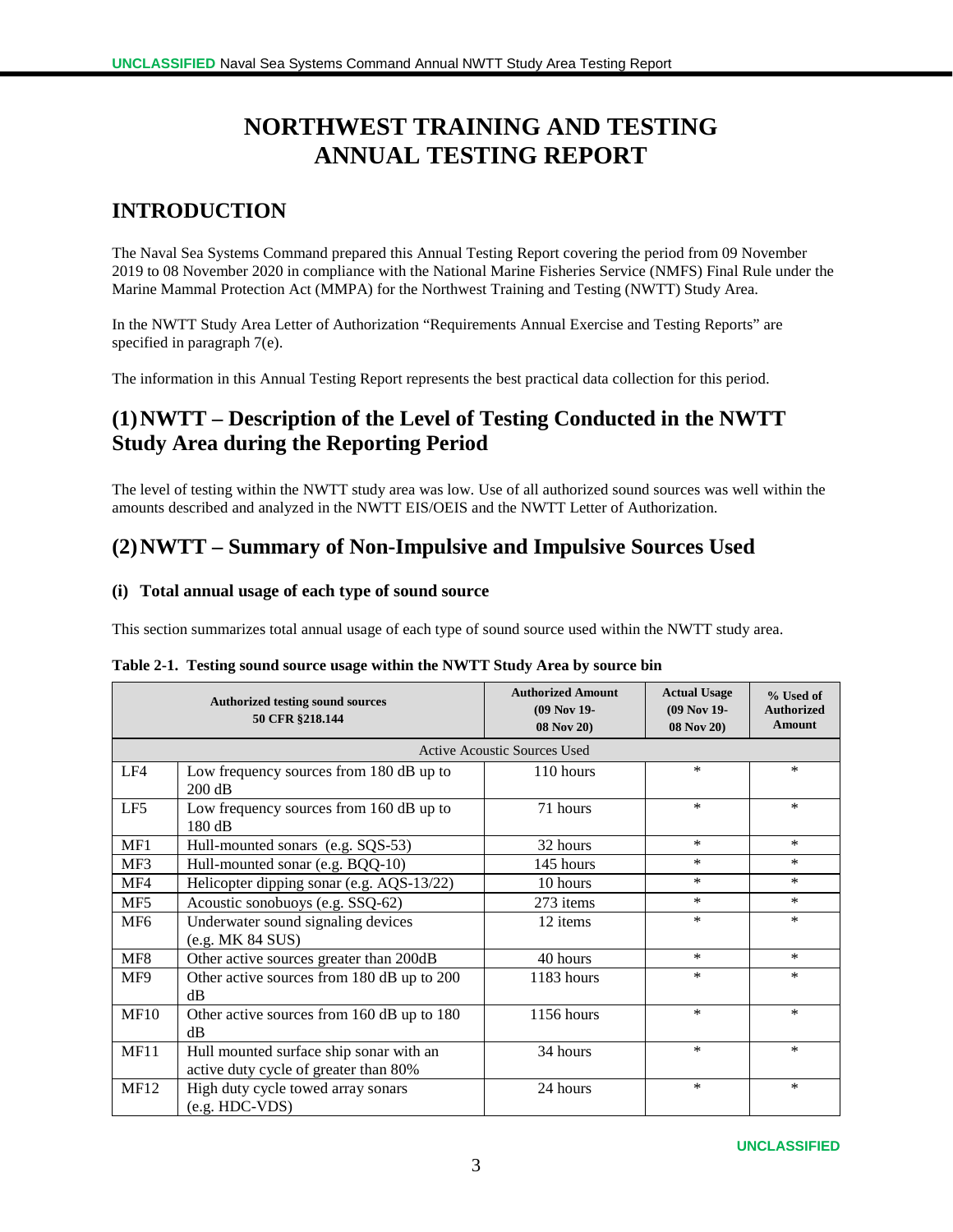| HF1              | Hull-mounted submarine sonar (e.g. BQQ-10)                                                                     | 161 hours       | $\ast$           | $\ast$ |
|------------------|----------------------------------------------------------------------------------------------------------------|-----------------|------------------|--------|
| HF3              | Other hull-mounted submarine sonars                                                                            | 145 hours       | $\ast$           | $\ast$ |
| HF5              | Other active sources greater than 200dB                                                                        | 360 hours       | $\ast$           | $\ast$ |
| HF <sub>6</sub>  | Other active sources from 180 dB up to 200<br>$\rm dB$                                                         | 2099 hours      | $\ast$           | $\ast$ |
| VHF <sub>2</sub> | Active sources with a frequency greater than<br>100 kHz, up to 200 kHz with a source level<br>less than 200 dB | 35 hours        | $\ast$           | $\ast$ |
| ASW1             | Mid-frequency Deep Water Active<br>Distributed System (DWADS)                                                  | 16 hours        | $\ast$           | $\ast$ |
| ASW2             | Mid-frequency Multi-static Active Coherent<br>sonobuoy (e.g. SSQ-125)                                          | 170 items       | $\ast$           | $\ast$ |
| ASW2             | Mid-frequency Multi-static Active Coherent<br>sonobuoy (e.g. SSQ-125)                                          | 64 hours        | $\ast$           | $\ast$ |
| ASW3             | Mid-frequency towed acoustic<br>countermeasure (e.g. SLQ-25)                                                   | 444 hours       | $\ast$           | $\ast$ |
| ASW4             | Mid-frequency expendable acoustic device<br>countermeasure (e.g. MK 3)                                         | 1182 items      | $\ast$           | $\ast$ |
| M <sub>3</sub>   | Mid-frquency acoustic modems (greater than<br>190 dB)                                                          | 1519 hours      |                  |        |
| TORP1            | Lightweight torpedo (e.g. MK 46,/MK 54)                                                                        | 315 items       | $\ast$           | $\ast$ |
| TORP2            | Heavyweight torpedo (e.g. MK48)                                                                                | 299 items       | $\ast$           | $\ast$ |
| SD1              | Swimmer detection sonars                                                                                       | 757 hours       | *                | $\ast$ |
| SAS <sub>2</sub> | HF SAS Systems                                                                                                 | 798 hours       | $\ast$           | $\ast$ |
|                  | Explosive sources used                                                                                         |                 |                  |        |
| E <sub>3</sub>   | $>0.5$ lb to 2.5 lb $\overline{\text{NEW}}$                                                                    | 72 detonations  | $\overline{0}$   | 0%     |
| E <sub>4</sub>   | $>2.5$ lb to 5 lb NEW                                                                                          | 140 detonations | $\mathbf{0}$     | 0%     |
|                  |                                                                                                                | (70 sonobuoys)  |                  |        |
| E8               | $>60$ lb to 100 lb NEW                                                                                         | 3 detonations   | $\boldsymbol{0}$ | 0%     |
| E11              | $>500$ lb to 650 lb NEW                                                                                        | 3 detonations   | $\boldsymbol{0}$ | 0%     |

\*Information is presented in the classified version of this report.

#### **(ii) Total 5-year cumulative usage of each type of sound source**

This section summarizes total 5-year cumulative usage of each type of sound source used within the NWTT study area.

| Sound<br><b>Source</b><br><b>Bin</b> | Year 1<br><b>Actual</b><br><b>Usage</b><br>$(09$ Nov 15-<br><b>08 Nov 16</b> | Year 2<br>Actual<br><b>Usage</b><br>$(09$ Nov 16-<br>08 Nov 17) | Year 3<br>Actual<br><b>Usage</b><br>$(09$ Nov 17-<br><b>08 Nov 18)</b> | Year 4<br><b>Actual</b><br><b>Usage</b><br>$(09$ Nov 18-<br><b>08 Nov 19)</b> | Year 5<br><b>Actual</b><br><b>Usage</b><br>$(09$ Nov 19-<br>08 Nov 20) | $5 - yr$<br><b>Authorized</b><br>Amount<br>$(09$ Nov 15-<br><b>08 Nov 20</b> ) | $5-vr$<br><b>Cumulative</b><br><b>Actual Usage</b><br>$(09$ Nov 15-<br><b>08 Nov 20</b> | % Used of<br>$5-yr$<br><b>Authorized</b><br>Amount |
|--------------------------------------|------------------------------------------------------------------------------|-----------------------------------------------------------------|------------------------------------------------------------------------|-------------------------------------------------------------------------------|------------------------------------------------------------------------|--------------------------------------------------------------------------------|-----------------------------------------------------------------------------------------|----------------------------------------------------|
|                                      |                                                                              |                                                                 | Active Acoustic Sources Used During Annual Testing                     |                                                                               |                                                                        |                                                                                |                                                                                         |                                                    |
| LF4                                  | $\ast$                                                                       | $\ast$                                                          | $\ast$                                                                 | $\ast$                                                                        | $\ast$                                                                 | 550 hours                                                                      | $\ast$                                                                                  | *                                                  |
| LF5                                  | $\ast$                                                                       | $\ast$                                                          | $\ast$                                                                 | $\ast$                                                                        | $\ast$                                                                 | 355 hours                                                                      | $\ast$                                                                                  | $\ast$                                             |
| MF1                                  | $\ast$                                                                       | $\ast$                                                          | *                                                                      | $\ast$                                                                        | *                                                                      | 160 hours                                                                      | *                                                                                       | *                                                  |
| MF3                                  | $\ast$                                                                       | $\ast$                                                          | $\ast$                                                                 | $\ast$                                                                        | *                                                                      | 725 hours                                                                      | *                                                                                       | $\ast$                                             |
| MF4                                  | *                                                                            | $\ast$                                                          | $\ast$                                                                 | $\ast$                                                                        | *                                                                      | 50 hours                                                                       | *                                                                                       | *                                                  |
| MF <sub>5</sub>                      | $\ast$                                                                       | $\ast$                                                          | $\ast$                                                                 | $\ast$                                                                        | $\ast$                                                                 | 1365 items                                                                     | $\ast$                                                                                  | $\ast$                                             |
| MF <sub>6</sub>                      | $\ast$                                                                       | $\ast$                                                          | $\ast$                                                                 | $\ast$                                                                        | *                                                                      | 60 items                                                                       | *                                                                                       | $\ast$                                             |
| MF <sub>8</sub>                      | $\ast$                                                                       | $\ast$                                                          | $\ast$                                                                 | $\ast$                                                                        | $\ast$                                                                 | 200 hours                                                                      | $\ast$                                                                                  | $\ast$                                             |
| MF9                                  | $\ast$                                                                       | $\ast$                                                          | *                                                                      | $\ast$                                                                        | *                                                                      | 5915 hours                                                                     | *                                                                                       | $\ast$                                             |
|                                      |                                                                              |                                                                 |                                                                        |                                                                               |                                                                        |                                                                                |                                                                                         |                                                    |

**Table 2-2. 5-year cumulative testing sound source usage within the NWTT Study Area by source bin**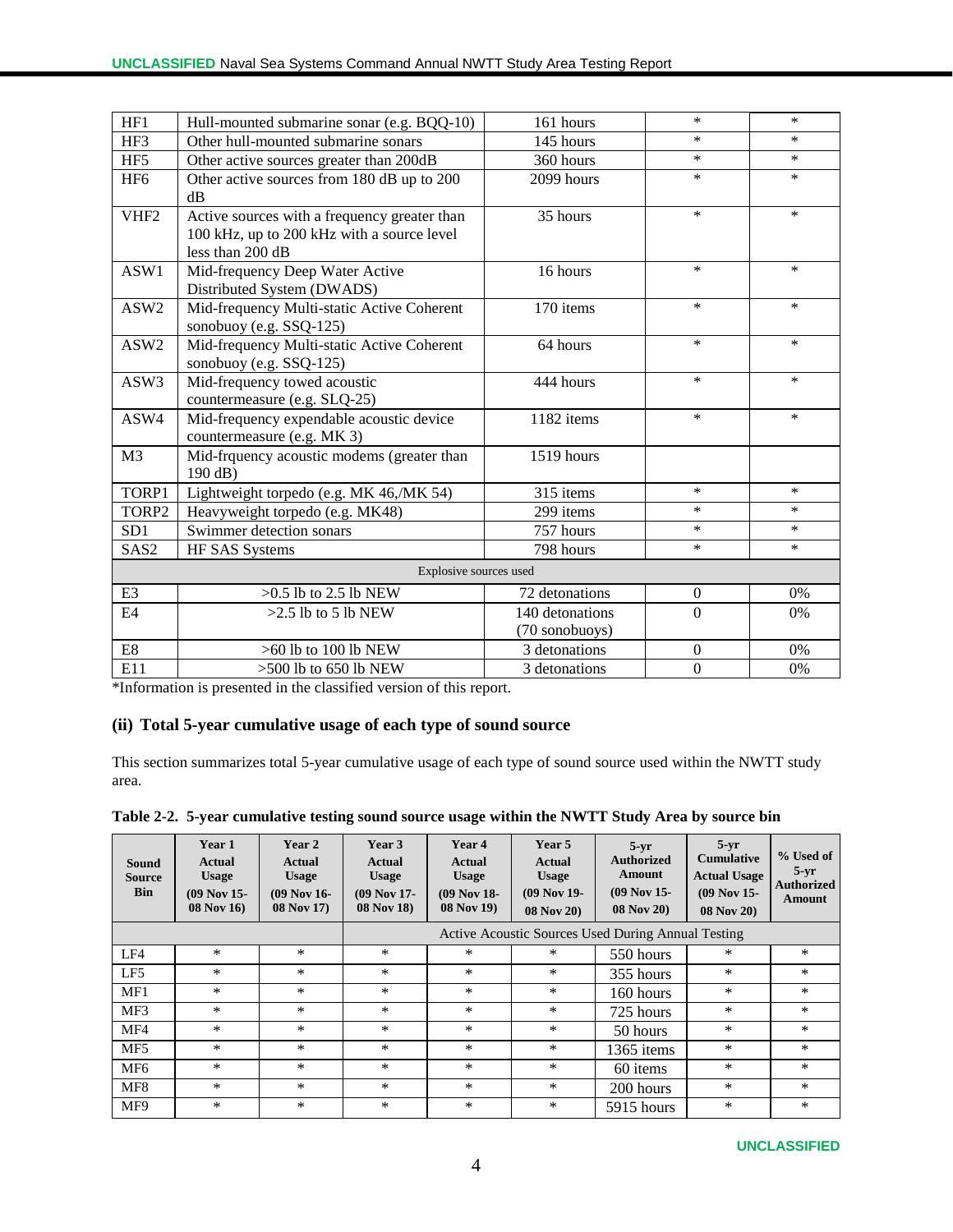| <b>MF10</b>      | $\ast$         | $\ast$           | $\ast$                        | $\ast$           | $\ast$       | 5780 hours  | $\ast$           | $\ast$ |
|------------------|----------------|------------------|-------------------------------|------------------|--------------|-------------|------------------|--------|
| MF11             | $\ast$         | $\ast$           | $\ast$                        | $\ast$           | $\ast$       | 170 hours   | $\ast$           | $\ast$ |
| <b>MF12</b>      | $\ast$         | $\ast$           | $\ast$                        | $\ast$           | $\ast$       | 120 hours   | $\ast$           | $\ast$ |
| HF1              | $\ast$         | $\ast$           | $\ast$                        | $\ast$           | $*$          | 805 hours   | $\ast$           | $\ast$ |
| HF3              | $\ast$         | $\ast$           | $\ast$                        | $\ast$           | $\ast$       | 725 hours   | $\ast$           | $\ast$ |
| HF5              | $\ast$         | $\ast$           | $\ast$                        | $\ast$           | $\ast$       | 1800 hours  | $\ast$           | $\ast$ |
| HF <sub>6</sub>  | $\ast$         | $\ast$           | $\ast$                        | $\ast$           | $\ast$       | 10495       | $\ast$           | $\ast$ |
|                  |                |                  |                               |                  |              | hours       |                  |        |
| ASW2             | $\ast$         | $\ast$           | $\ast$                        | $\ast$           | $\ast$       | 850 items   | $\ast$           | $\ast$ |
| ASW2             | $\ast$         | $\ast$           | $\ast$                        | $\ast$           | $*$          | 320 hours   | $\ast$           | $\ast$ |
| ASW3             | $\ast$         | $\ast$           | $\ast$                        | $\ast$           | $\ast$       | 2220 hours  | $\ast$           | $\ast$ |
| ASW4             | $\ast$         | $\ast$           | $\ast$                        | $\ast$           | $\ast$       | 5910 items  | $\ast$           | $\ast$ |
| M <sub>3</sub>   | $\ast$         | $\ast$           | $\ast$                        | $\ast$           | $\ast$       | 7595 hours  | $\ast$           | $\ast$ |
| TORP1            | $\ast$         | $\ast$           | $\ast$                        | $\ast$           | $\ast$       | 1575 items  | $\ast$           | $\ast$ |
| TORP2            | $\ast$         | $\ast$           | $\ast$                        | $\ast$           | $\ast$       | 1495 items  | $\ast$           | $\ast$ |
| SD1              | $\ast$         | $\ast$           | $\ast$                        | $\ast$           | $\ast$       | 3785 hours  | $\ast$           | $\ast$ |
| SAS <sub>2</sub> | $\ast$         | $\ast$           | $\ast$                        | $\ast$           | $\ast$       | 3990 hours  | $\ast$           | $\ast$ |
|                  |                |                  | <b>Explosive Sources Used</b> |                  |              |             |                  |        |
| E <sub>3</sub>   | $\mathbf{0}$   | $\Omega$         | $\mathbf{0}$                  | $\Omega$         | $\Omega$     | 360         | $\Omega$         | 0%     |
|                  |                |                  |                               |                  |              | detonations |                  |        |
| E4               | $\mathbf{0}$   | $\Omega$         | $\boldsymbol{0}$              | $\boldsymbol{0}$ | $\Omega$     | 700         | $\Omega$         | 0%     |
|                  |                |                  |                               |                  |              | detonations |                  |        |
|                  |                |                  |                               |                  |              | (350)       |                  |        |
|                  |                |                  |                               |                  |              | sonobuoys)  |                  |        |
| $\rm E8$         | $\overline{0}$ | $\overline{0}$   | $\boldsymbol{0}$              | $\overline{0}$   | $\mathbf{0}$ | 15          | $\overline{0}$   | 0%     |
|                  |                |                  |                               |                  |              | detonations |                  |        |
| E11              | $\overline{0}$ | $\boldsymbol{0}$ | $\boldsymbol{0}$              | $\boldsymbol{0}$ | $\mathbf{0}$ | 15          | $\boldsymbol{0}$ | 0%     |
|                  |                |                  |                               |                  |              | detonations |                  |        |

\*Information is presented in the classified version of this report.

# **(3) Annual Number of Explosive Testing Testing Events Conducted**

#### **Table 3-1 Annual Number of Explosive Testing Events Conducted**

| Type of Explosive Test Event   | Number of Testing |
|--------------------------------|-------------------|
|                                | Events            |
| Anti-Submarine Warfare         |                   |
| Tracking Tests – Marine Patrol |                   |
| Aircraft (MK61, MK64 and       |                   |
| MK82)                          |                   |

# **(4) Improved Extended Echo-Ranging System (IEER) Sonobuoy Testing**

IEER sonobuoys (E4) were not used within the NWTT Study Area for testing.